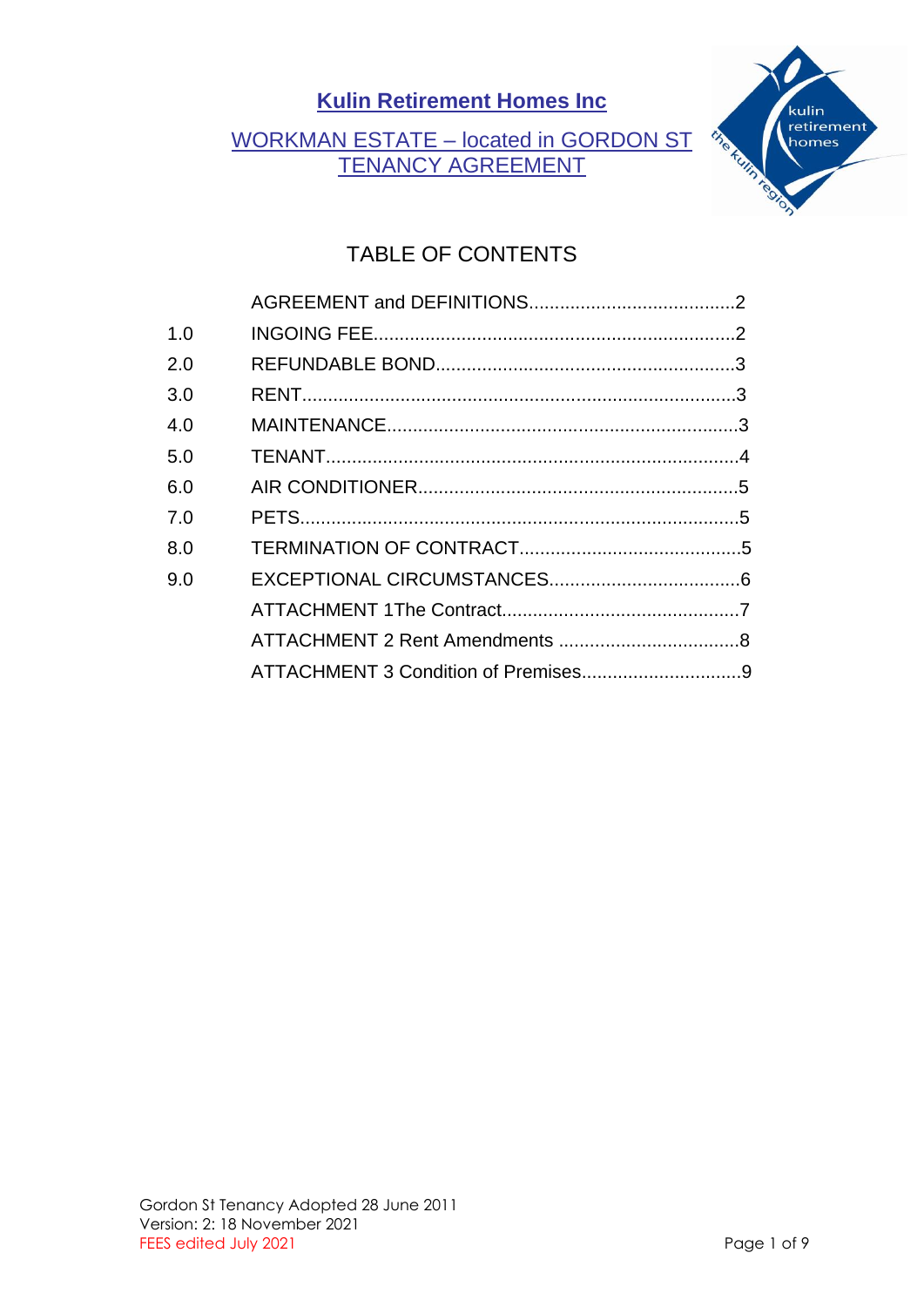### WORKMAN ESTATE located in GORDON ST TENANCY AGREEMENT



#### The **GORDON ST TENANCY AGREEMENT** is made between the owners**, KULIN RETIREMENT HOMES INC,** hereinafter referred to as the **'COMMITTEE'**

**and…………………………………………………………………………………,** hereinafter referred to as the **'TENANT'.**

The Committee lets and the Tenant takes the accommodation mentioned in Item 1 of Attachment 1, situated in Gordon Street, Kulin, hereinafter called "the premises".

#### **Definitions and Interpretations**

In this contract unless the contrary intention appears the following expressions shall have following meaning.

**"Date Of Commencement"** means Date the Commencement mentioned in Item 6 of Attachment 1.

**"Ingoing Fee"** means non refundable Ingoing Fee mentioned in Item 2 of Attachment 1.

**"Refundable Bond"** means the refundable bond mentioned in Item 3 of Attachment 1.

**"Kulin Retirement homes Inc Committee"** means the committee established to liaise and work in the operating and function of the Retirement Village.

"**Committee"** means the Kulin Retirement Homes Inc Committee.

**"Contract"** means the agreement made between the Tenant and the Kulin Retirement Homes Inc.

**"Attachment"** means the attachment to the contract.

**"Amended Rent"** means rent increases referred to in attachment 2.

"**Condition of Premises"** means condition of the unit at Date of Commencement as referred to in Attachment 3.

#### **1. Ingoing Fee**

1.1 The Tenant shall pay an ingoing non refundable fee mentioned in Item 2 of Attachment 1 on the Date of Commencement mentioned in Item 6 of Attachment 1.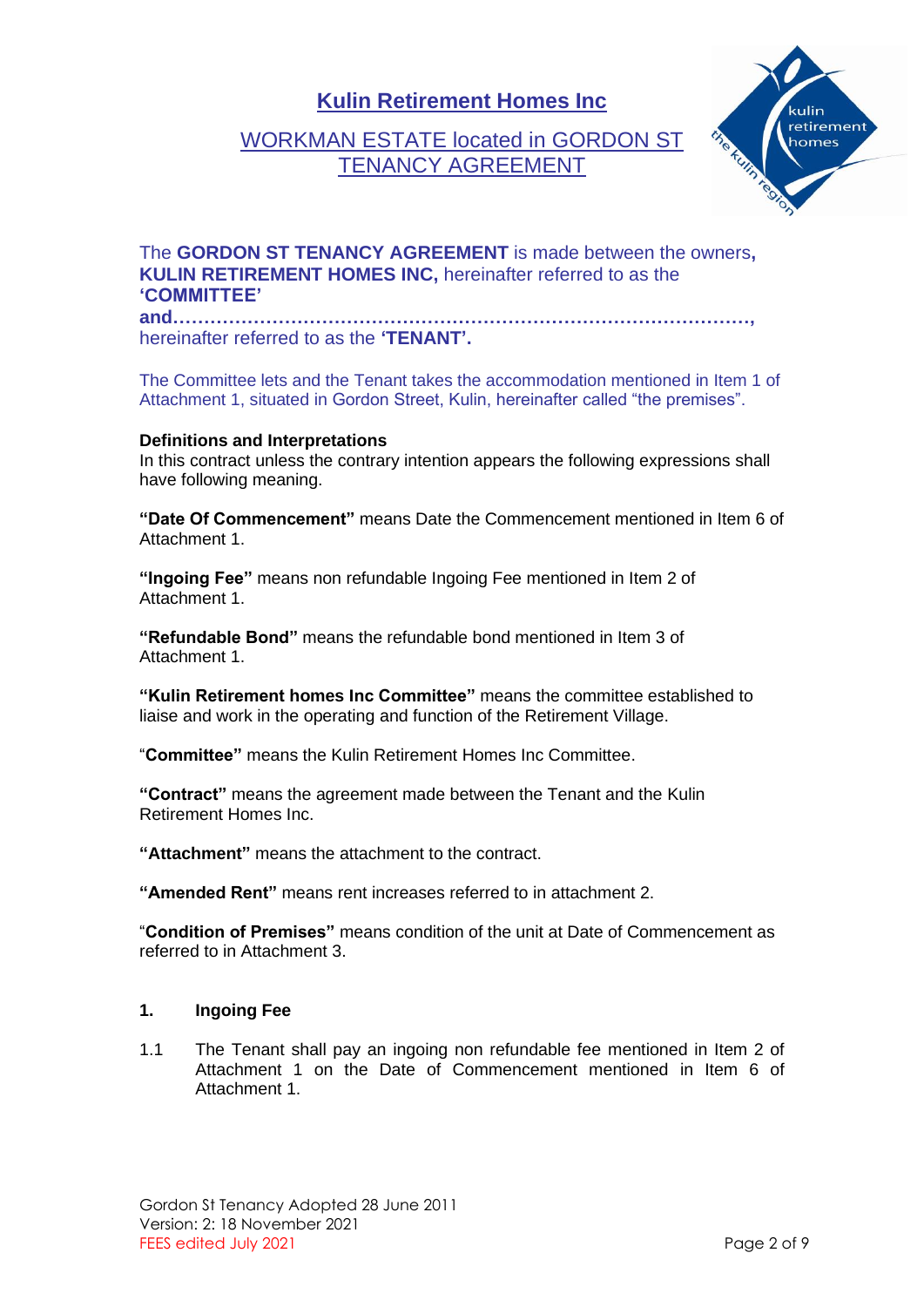#### **2. Refundable Bond**

- 2.1 The Tenant shall pay to the Kulin Retirement Homes Inc a Refundable Bond mentioned in Item 3 of Attachment 1, at the Date of Commencement mentioned in Item 6 of Attachment 1.
- 2.2 The refundable bond shall be four (4) weeks rent mentioned in Item 3 of Attachment 1.
- 2.3 When considering a refund of the bond, the Committee will take into consideration such matters as the condition of the premises and the circumstances involved.

#### **3. Rent**

- 3.1.1 The Tenant shall pay rent by fortnightly payments in advance, mentioned in Item 5 of Attachment 1. The first payment of the rent is due on the Date of Commencement mentioned in Item 6 of Attachment 1.
- 3.1.2 Kulin Retirement Homes Inc shall provide at least fourteen (14) days notice to the Tenant of any variation of the actual dollar amount of rent.
- 3.1.3 Any rent increase will be calculated on the  $1<sup>st</sup>$  day of July annually.
- 3.1.4 Kulin Retirement Homes shall take into account CPI and any increase in charges incurred by Kulin Retirement Homes for the previous financial year.
- 3.1.5 Rent increases will be recorded on Attachment 2 'Rent Amendments'.
- 3.1.6 The rent fee is to be made payable as a direct debit bank transfer.

#### **4. Maintenance of Unit**

#### 4.1 **The Kulin Retirement Homes Inc shall**;

- 4.1.1 maintain the premises and the Retirement Village in good order and condition, (fair wear and tear accepted).
- 4.1.2 generally maintain the common areas and community facilities.
- 4.1.3 hold annual insurance for public risk and building insurance and any other insurance deemed necessary by the Kulin Retirement Homes Inc for the operation and conduct of the Retirement Village.
- 4.1.4 repair, replace and maintain plumbing, electrical systems, built in appliances and any other integral components of the premises.
- 4.1.5 bear the cost of all rates and charges including water consumption.
- 4.1.6 provide fourteen (14) days written notice prior to an inspection.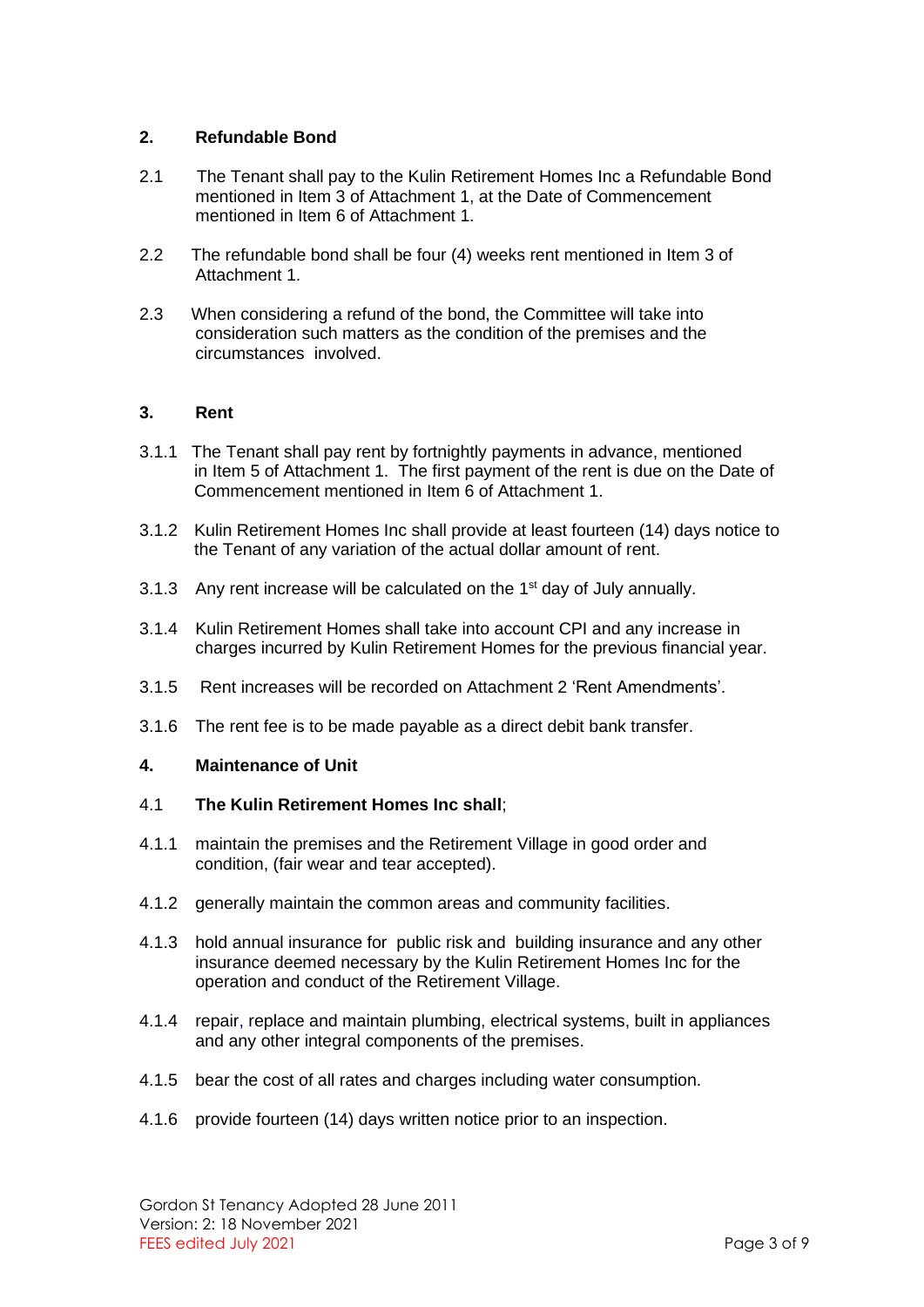#### **4.2 In addition to the other obligations of the Tenant under this agreement, the Tenant shall;**

- 4.2.1 not use the premises for any other purpose other than private residence, limited to two occupants.
- 4.2.2 clean and keep clean the carpets, curtains and other fixtures, fittings and furnishings situated in the premises (fair wear and tear accepted).
- 4.2.3 clean windows and attend to general house-keeping of the premises, keeping the premises in good repair and condition.
- 4.2.4 replace light globes.
- 4.2.5 be responsible for the insurance of the contents and personal effects owned by the occupant.
- 4.2.6 permit access to the unit by the Committee or it's representative at all reasonable times and for reasonable purposes, including regular rental inspections.
- 4.2.7 replace any damaged property or effects owned by Kulin Retirement Homes Inc.
- 4.2.8 be charged for any damage found to have occurred from smoking
- 4.2.9 on vacating the premises, be responsible for cleaning of carpets at their own cost.
- 4.2.10 be responsible for contacting Western Power on Date of Commencement.
- 4.2.11 be responsible for contacting Western Power on date of departure.
- 4.2.12 pay all costs of electricity accounts.
- 4.2.13 adhere to the rules and regulations of the Kulin Retirement Homes as set out in this tenancy agreement.
- 4.2.14 apply in writing to the Kulin Retirement Homes Committee for;
	- any requests to modify the unit
	- any requests for maintenance
	- any requests to fit an air conditioner (refer 6. Air Conditioner)
	- any requests to upgrade or benefit the buildings and surroundings of the premises at Kulin Retirement Homes
	- $\blacksquare$ any request to keep a pet (refer 7. Pets)
	- any other issues needing a resolution.

#### **5. The Tenant shall not;**

5.1 erect any external/internal fixtures or any out building without written consent of the Kulin Retirement Homes Committee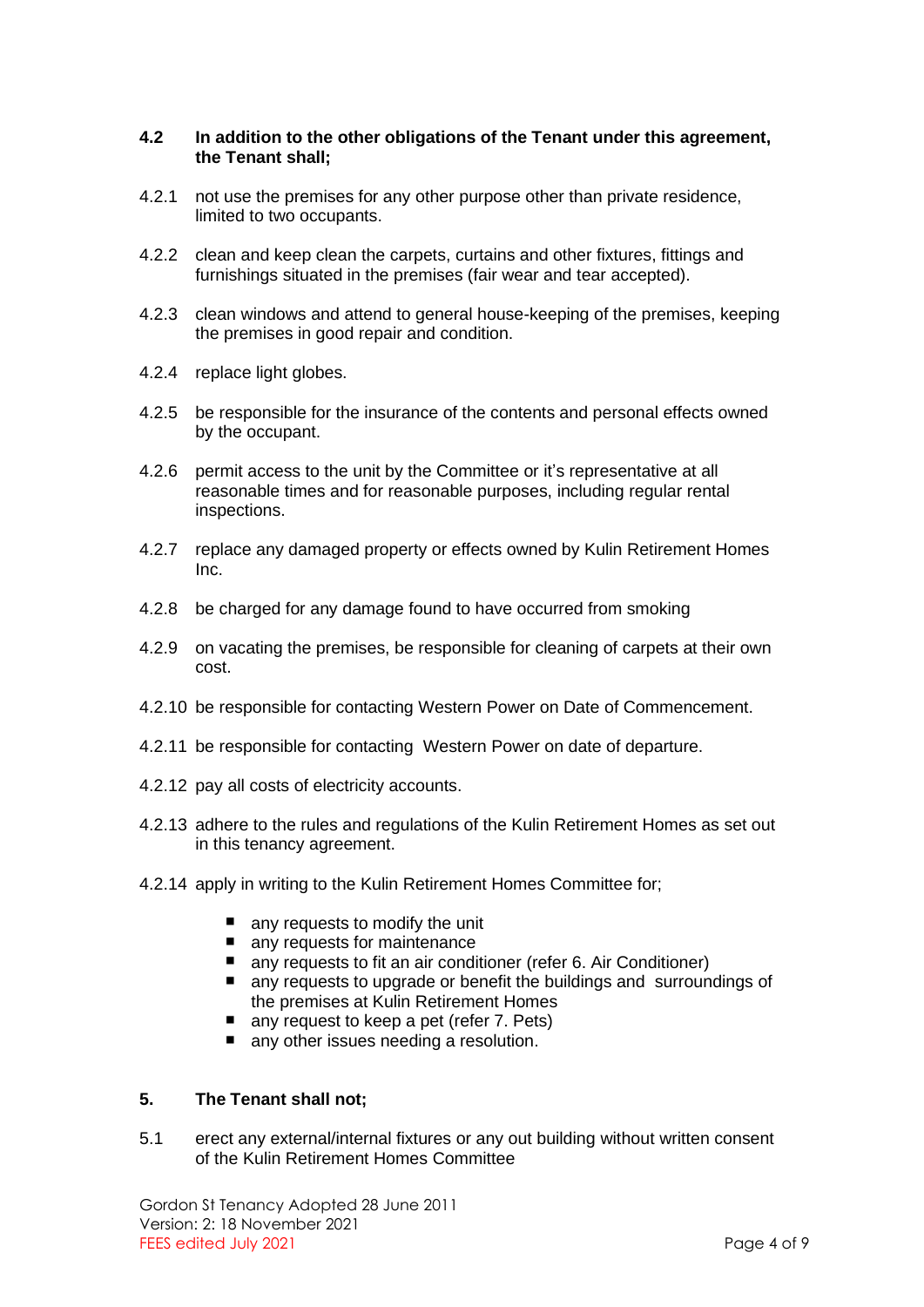5.2 smoke inside the premises.

#### **6. Air Conditioner**

#### **6.1 The Committee will allow the installation of air conditioners under the following conditions:**

- 6.1.1 Only new split level units are permitted.
- 6.1.2 The air conditioner is to be fitted by an approved operator.
- 6.1.3 Maintenance of the air conditioner is the responsibility of the Kulin Retirement Homes.
- 6.1.4 Air Conditioners may be fitted only by first obtaining the written consent of the Kulin Retirement Homes Inc Committee.
- 6.1.5 The Air Conditioner shall become the property of the Kulin Retirement Homes Inc when the Tenant vacates the premises.

#### **7. Pets**

- 7.1 Pets may be kept at the discretion of the Committee.
- 7.2 The Tenant shall pay to the Kulin Retirement Homes a refundable Pet bond as determined by the Committee, at the Date of Commencement, mentioned in item 4 of attachment 1. The fee shall be set at the discretion of the Committee.
- 7.3 Should permission be granted, the Committee will provide written conditions.
- 7.4 Any damage found to have occurred from the keeping of a pet will be charged to the Tenant.

#### **8. Termination of Contract**

- 8.1 This contract shall terminate under the following circumstances;
- 8.1.1 by the Tenant giving the Kulin Retirement Homes Inc Committee fourteen (14) days notice of their intention to vacate the premises.
- 8.1.2 by the Committee, on qualified recommendation, in circumstances where the Tenant's physical or mental health is such as to make the premises unsuitable for residence and occupation by the Tenant.
- 8.1.3 by the Committee in circumstances where the contract has been breached or the Tenant has intentionally;
	- caused or permitted damage to the premises
	- caused damage to the Kulin Retirement Homes Inc
	- caused injury or damage to an employee
	- caused injury or damage to another tenant and/or their property.
- 8.2 Should the Kulin Retirement Homes Inc Committee decide to terminate this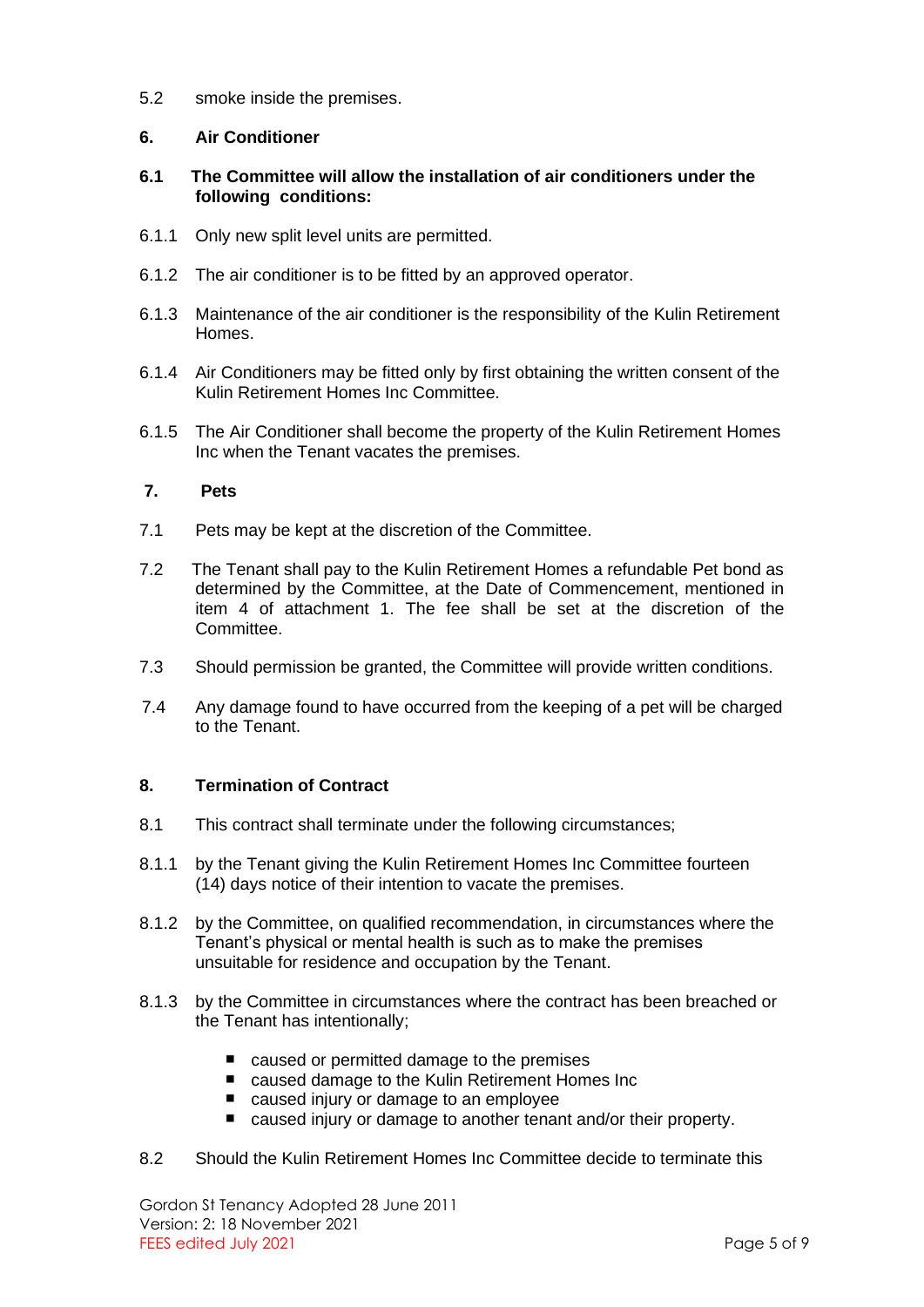contract, the Tenant shall be given fourteen (14) days notice in writing of their intention to do so. The Tenant may continue to reside in and occupy the unit until the fixed date.

#### **9. Exceptional Circumstances**

- 9.1 For exceptional circumstances the Tenant may apply to the Committee in writing for consideration.
- 9.2 The Committee reserves the right to alter any of the foregoing and can make further rules as needed for the safety, care, cleanliness and preservation of good order of the premises or the Tenant. Any such alteration shall not bind the Tenant until the Tenant is notified in writing by the Committee.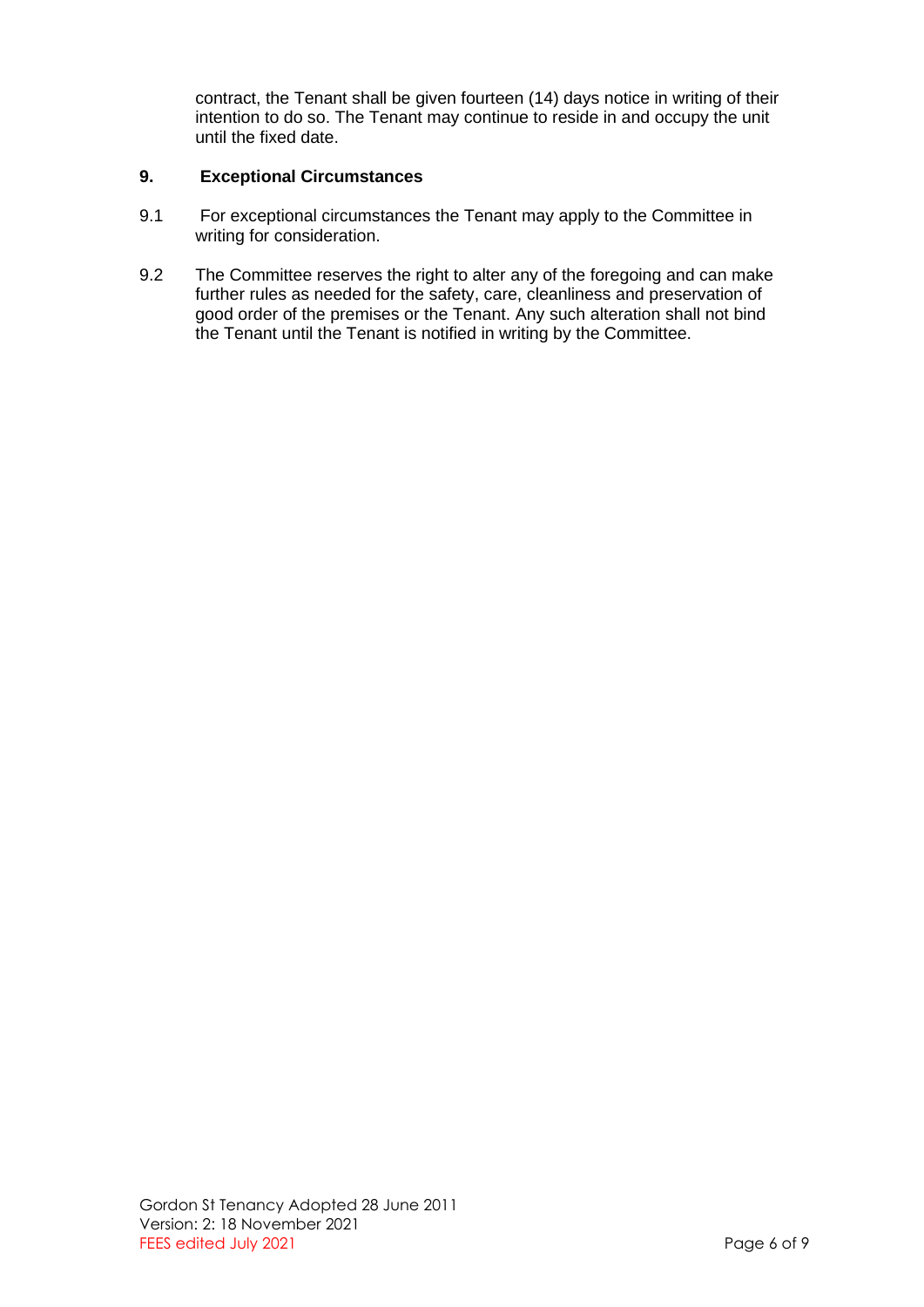## WORKMAN ESTATE located in GORDON ST TENANCY AGREEMENT Attachment 1



kulin retirement homes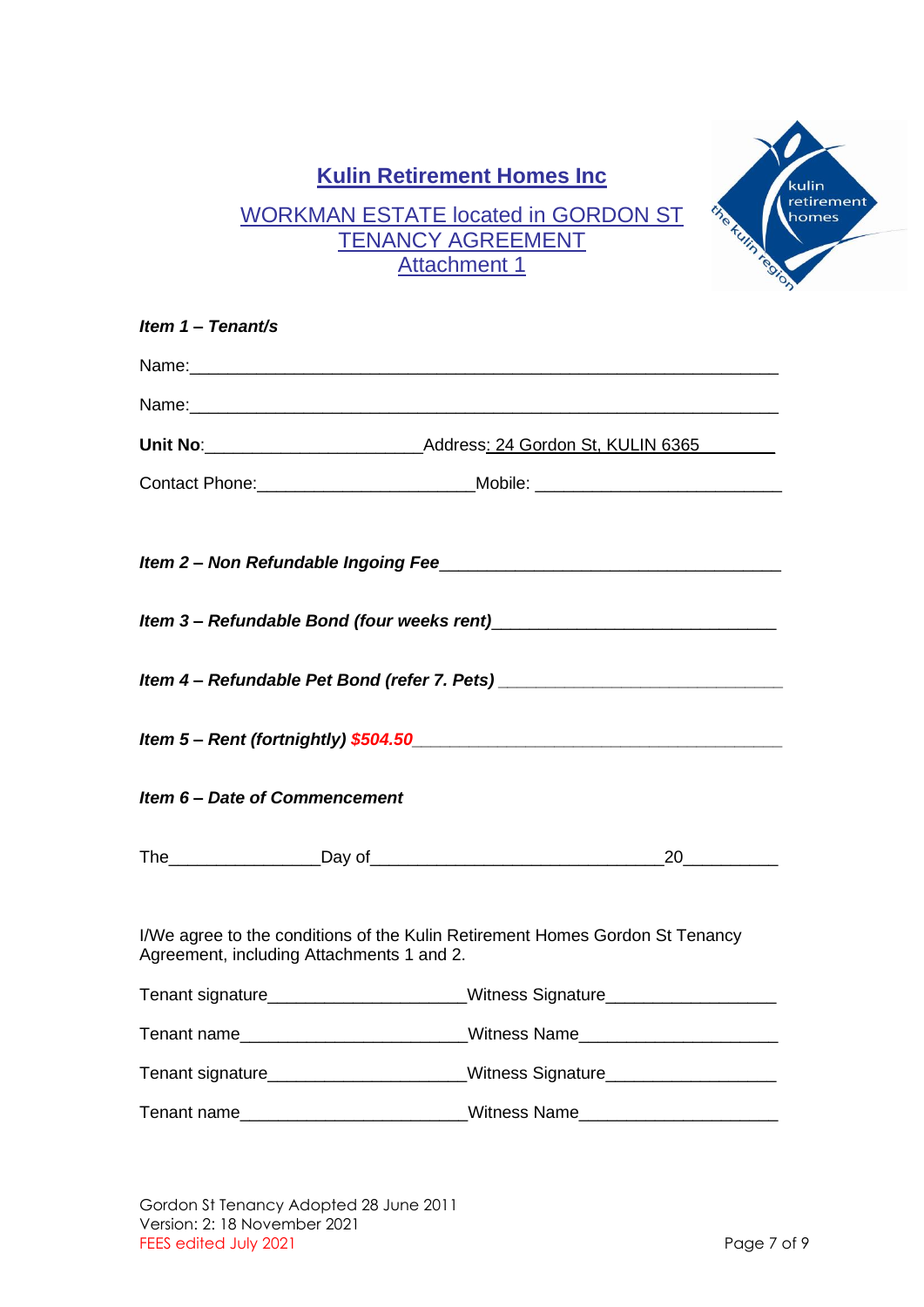Date:



- Tenants of WORKMAN ESTATE in Gordon St will pay the same annual rent increase as tenants in Kulinda.
- This increase is based on 25% of the base pension, set by Centrelink in March each year.
- The increase shall apply to Workman Estate tenants from July 1 each year.

| Amended Rent \$500 per fortnight                                                                                 | Date 1 July 2020               |
|------------------------------------------------------------------------------------------------------------------|--------------------------------|
| Amended Rent\$504.50 per fortnight                                                                               | Date 1 July 2021               |
|                                                                                                                  |                                |
|                                                                                                                  | <i>Date</i> _________________  |
|                                                                                                                  |                                |
|                                                                                                                  | Date__________________         |
|                                                                                                                  | Date_________________          |
| Amended Rent New York Contract of the American Second Seconds American Seconds American Seconds American Seconds | Date ________________          |
|                                                                                                                  | Date__________________         |
|                                                                                                                  |                                |
|                                                                                                                  | <i>Date</i> __________________ |
|                                                                                                                  | <i>Date</i> 2008               |
|                                                                                                                  | Date___________________        |
|                                                                                                                  |                                |
|                                                                                                                  | Date_________________          |